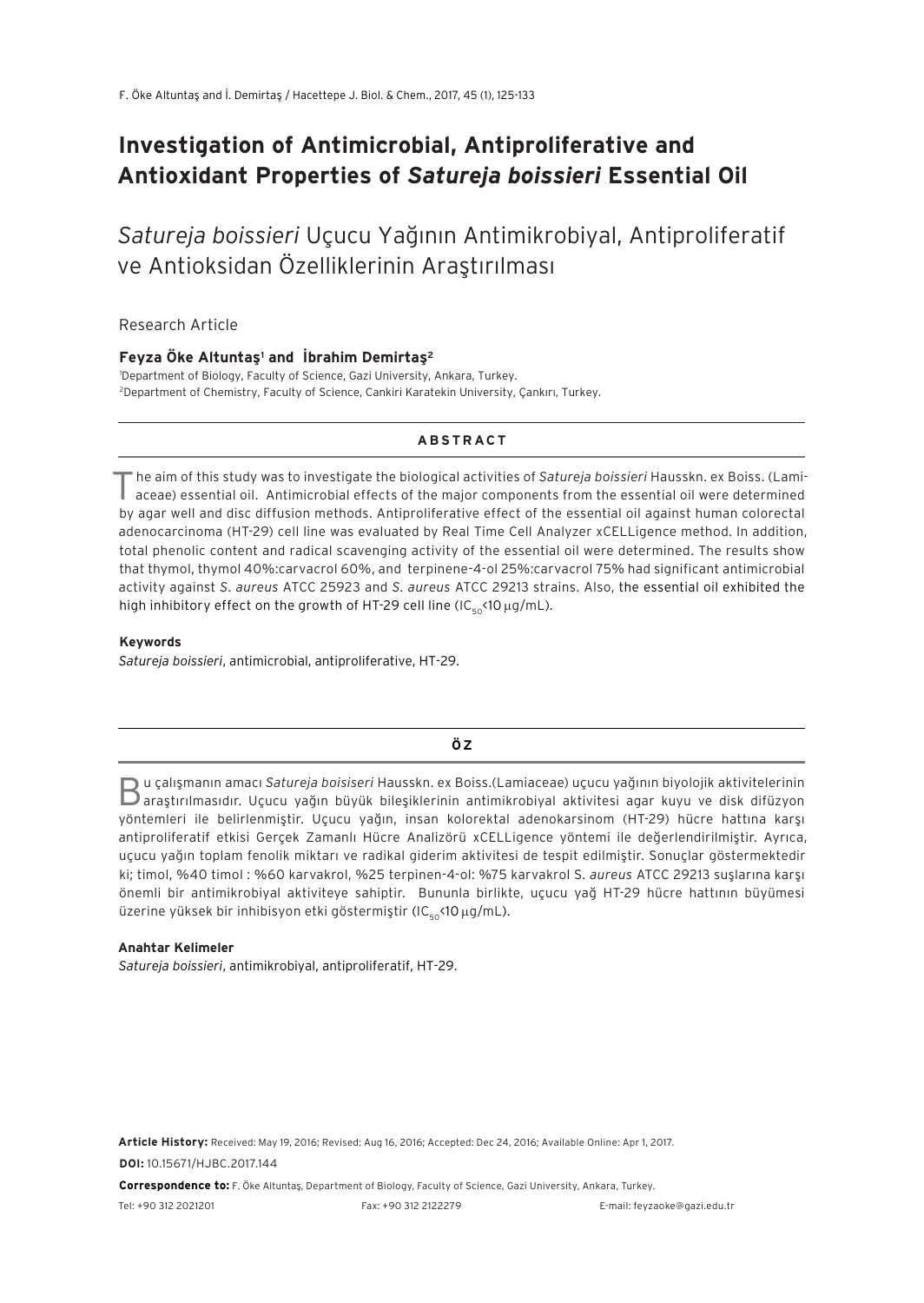## **INTRODUCTION**

Antimicrobial activities of essential oils have been extensively investigated due to their potential applications in the food and pharmacy industries. This is of particular relevance due to the increased resistance of bacteria to antibiotic agents, and to the more common microbiological agents used in food preservation [1]. *Staphylococcus aureus* is an important pathogen that causes a wide range of infections and rapidly develops resistance to some antimicrobial agents. In the USA, approximately 35 hospital strains of *S. aureus* are resistant to methicillin (or other penicillin antibiotics) and in recent years the emergence of vancomycin–resistant *S. aureus* has caused additional concern [2].

Colon cancer is one of the greatest cancer incidences and death in the world [3]. Colorectal cancer (CRC) is among the top three most commonly diagnosed cancers in the world, accounting for 8% of all cancer-related deaths annually[4] . Recently, colon cancer rates are increasing due to the changing of dietary pattern. Diet is an important factor in both development and prevention of carcinogenesis[5]. Reports on the use of herbs are as old as humanity and have demonstrated that plant-derived essential oils exert better therapeutic activity than their isolated major compounds. In addition, the essential oils are the products of extraction of a plant species, so they are more concentrated and may exhibit higher toxicity than the original plant [6].

*Satureja* L. is a genus of the well-known aromatic plant of the family *Lamiaceae*. The aerial parts of these species have distinctive tastes and can be added to stuffing, meat, chicken, pies and sausages as a seasoning [7]. *Satureja boissieri* is known as Catri/Kekik and used as a condiment and herbal tea in the kitchen of local people in Turkey [8]. The main objectives of this study were i) to determine the antimicrobial activity of the major components and the essential oil against reference strains of *Staphylococcus aureus*  by using disc diffusion and agar well diffusion methods ii) to evaluate the antiproliferative effect

of the essential oil against HT-29 cell line and iii) to determine total phenolic content and radical scavenging activity of the essential oil.

#### **MATERIALS and METHODS**

## **Chemicals**

Mueller Hinton Broth, Mueller Hinton Agar and sodium chloride were purchased from Merck (Darmstadt, Germany). 2,2-diphenyl-1 picrylhydrazyl (DPPH), butylated hydroxyanisole (BHA), 2,6-di-*tert*-butyl-4-methylphenol (BHT), fetal bovine serum (FBS), penicillin-streptomycin, Dulbecco's Modified Eagles Medium-High Glucose (DMEM-HG) and dimethylsulphoxide (DMSO) were purchased from Sigma-Aldrich GmbH (Steinheim, Germany). Tetracycline was purchased from Oxoid (Basingstoke, United Kingdom). All the chemicals and solvents used in this study were analytical grade.

## **Plant Material**

*Satureja boissieri* was collected at the flowering stage in Ortaköy-Bingöl (Turkey) village in July 2012. The samples were identified and stored at the Herbarium in Biology Department of Bingol University.

## **Essential Oil and Isolated Compounds**

2 kg of dried aerial parts of the plant were shredded and combined with liquid nitrogen in a clean metal container. Then, the plant materials were processed for approximately 3 h in a Clevenger hydro-distillation apparatus. 28 mL (~27.3 g) of the essential oil was obtained. Anhydrous sodium sulfate was added to eliminate residual water in the oil. Finally, filtration was performed using blue band filter paper. The oil was stored in amber glass bottles at  $+4$  °C. We have recently reported the isolation of pure compounds from S. boissieri essential oil [9]. Column chromatography was performed using analytical grade solvents and with loading 7.68 g (8 mL) of the crude essential oil. The pure chemical structures were determined by GC-MS (Agilent Technology 7890A GC system coupled to a 5975C inert MSD with Triple-Axis Detector (Agilent Technologies)) USA) [9].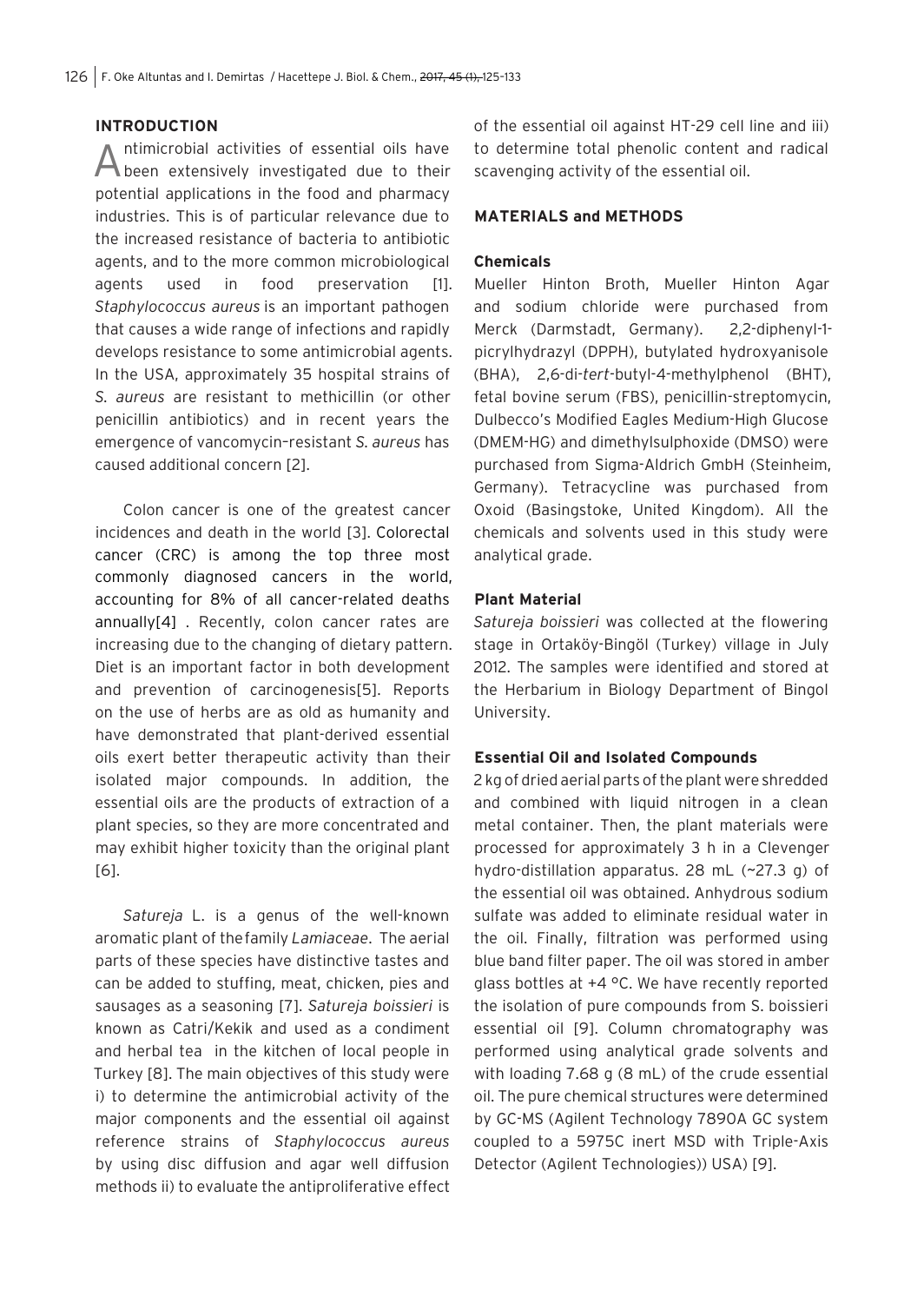## **Test Bacteria**

Lyophilized ATCC bacterial strains were purchased from Mecconti (Italy). Lyophilized cultures were revived by breaking the valve, squeezing cap until all fluid moistens the lyophilized pellet in the bottom of tube, transferring the hydrated culture to Mueller Hinton Agar, and incubating inoculated media at 37º C. Following the incubation, representative well-isolated colonies were selected.Bacterial cultures were cultivated on Mueller Hinton Agar at 37° C for 24 h. Then, the bacteria were suspended in sterile saline solution 0.875% (w/v). The suspension was adjusted to 0.5 McFarland scale to obtain standardized suspension equivalents of 10<sup>8</sup> CFU/mL.

## **Inhibitory Effect by Agar Well Diffusion Method**

The determination of the inhibitory effect of the essential oil and the components on test bacteria was carried out by agar well diffusion method [10]. The media (Mueller Hinton Agar) along with the inoculum ( $10^8$  CFU/mL) was poured into the petri plate. The wells were prepared in 7.0 mm plates. 20 µL of the test compound (diluted in 10% DMSO to test concentration 1:5) was introduced into each well. DMSO (10%) was used as a negative control. The inoculated plates were incubated for 24 h at 37°C. After incubation, the diameter of the inhibition zone was measured with digital calipers. The measurements were done basically from the edge of the zone to the edge of the well.

#### **Inhibitory Effect by Disc Diffusion Method**

The disc diffusion method was employed for the determination of the antimicrobial activity of the essential oil and the components [11]. The media (Mueller Hinton Agar) along with the inoculum (108 CFU/mL) was poured into the petri plate. The filter paper discs (6 mm in diameter; Whatmann no: 1) were saturated with 6 µL of the test compounds, allowed to dry, and introduced on the upper layer of the inoculated agar plates. The inoculated plates were incubated for 24 h at 37°C. To determine the microbial growth, the diameter of the inhibition zone was measured using digital calipers. An antibiotic disc of tetracycline (30 µg/ disc) was also used as a positive control.

## **xCELLigence Assay**

The antiproliferative effect of the essential oil against the HT-29 cell line was determined by using the xCELLigence Real-Time Cell Analyzer– Single Plate (RTCA-SP) instrument (Roche Applied Science, Basel, Switzerland) according to method of Koldas, Demirtas, Ozen, Demirci and Behcet [12]. DMEM with 10% fetal bovine serum and 2% penicillin-streptomycin was used as the cell culture medium during the assessments. First, 50 µL of medium was added to each well of E-plate 96 and the plate was left in the hood for 15 min and then in the incubator for 15 min to let both the E-plate's golden electrode well bottoms and the medium reach a thermal equilibrium. Then, the E-plate was inserted into the RTCA station in the incubator and a background measurement was performed. After ejection of the Eplate from the station, 100 µL HT-29 cell suspensions were added to the wells to obtain a 2.5x104 cell/well concentration in each well except for three of the wells. The cell concentration (cells/well) was analysed by using fully automated Cedex Hires Analyzer system (Roche Diagnostic Ltd, Rotkreuz, Switzerland) based on the manual Trypan Blue Exclusion Method. Three wells were left without cells to check if there would be an increase in cell index (CI) originating from the medium. 100  $\mu$ L of medium was added to these wells instead of the cell suspension. After leaving the E-plate in the hood for 30 min, it was inserted to the RTCA station and the second step measurement was initiated for 80 min. During this period, the cells adapted to the bottom of the wells and entered into a growth and division phase. After this step, the E-plate was ejected from the station and solutions of the essential oil that was prepared with DMSO (final concentration of DMSO was less than 1% in each of the wells) and medium were added to the wells to obtain final concentrations of 100, 50, and 10 in each well, respectively. Then final volume of the wells was completed to 200 µL by adding medium. After this step, the E-plate was inserted into the station and the main measurement period of 48 hours was initiated.

## **DPPH Radical Scavenging Assay**

The free radical scavenging activity of the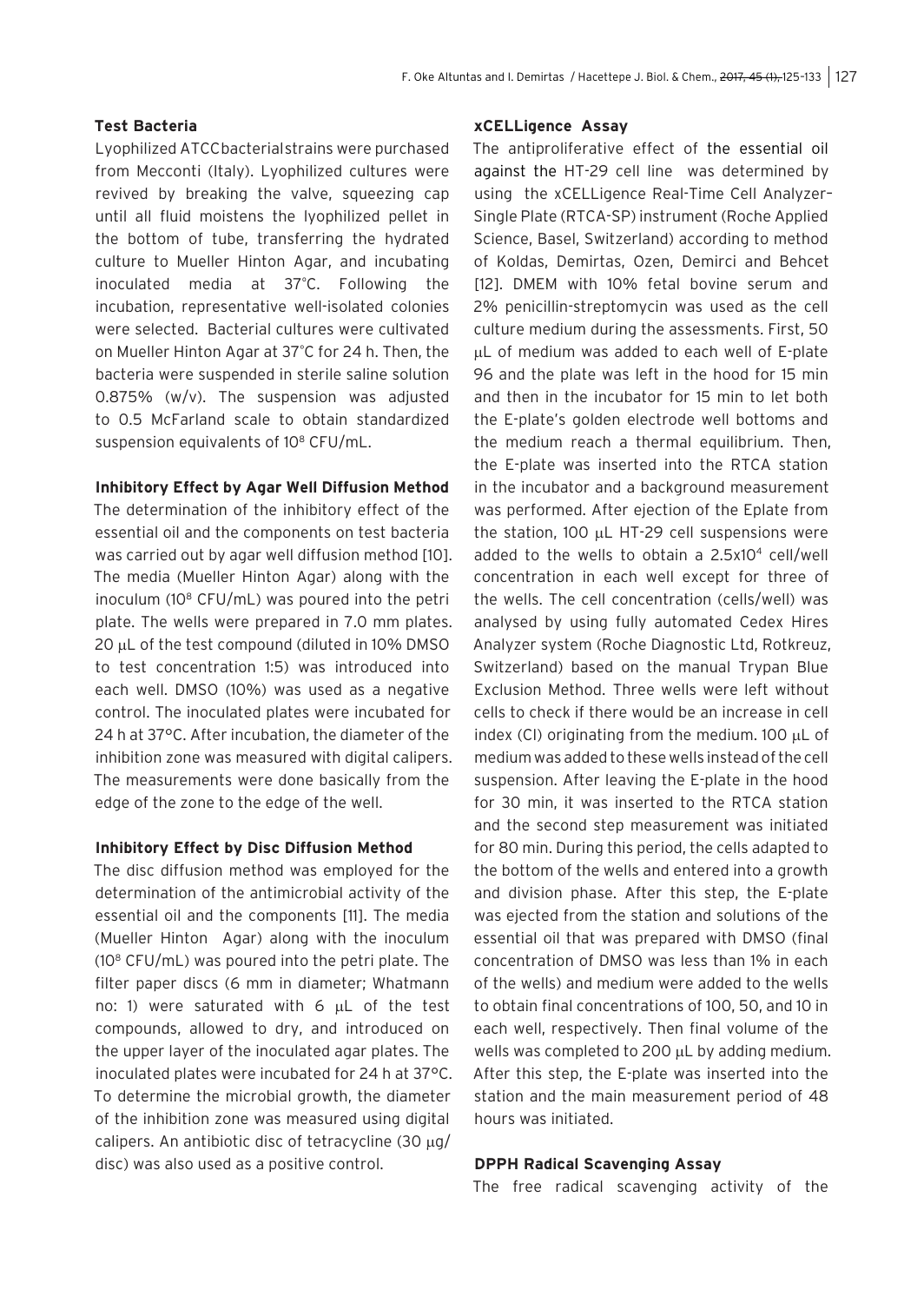essential oil was determined by the method of Blois [13], with some modifications [14]. The solution of DPPH in methanol (0.004%) was prepared fresh daily and 1 ml of this solution in methanol was mixed with 1 ml of sample solution of varying concentrations. Each mixture was kept in the dark for 30 min at room temperature. The absorbance was measured at 517 nm against a blank on a UV visible light spectrophotometer (Rayleigh, UV-2601). BHT and BHA were used as positive controls. The activity was calculated using the following formula:

Scavenging% =  $[(A_{control} - A_{sample}) / A_{control}] \times 100$ .

## **Determination of Total Phenolic Contents**

The total phenolic content of the essential oil was determined according to the Folin–Ciocalteu method Singleton and Rossi [15], with some modifications [16]. Briefly, 0.1 mL of sample solution, 0.2 mLof 50% Folin-Ciocalteu's reagent and 1 mL of 2%  $\mathsf{Na}\xspace_{\mathsf{2}}\mathsf{CO}\xspace_{\mathsf{3}}$  was mixed in a tube. Then, the mixture was incubated at room temperature for 45 min. The absorbance of the each mixture was measured at 760 nm. The same procedure was repeated for the standard solutions of gallic acid. Total phenolic contents of the sample was expressed in terms of gallic acid equivalent ( $\mu$ g of gallic acid/mg of essential oil).

#### **Statistical Analysis**

All experiments were done in triplicate. The results were expressed as means±standard deviations (SD). Statistical analyses were performed using

the SPSS 11.5 (SPSS, Chicago, IL). Differences among means were done by analysis of variance (ANOVA), and averages were compared using the Tukey test. The level of statistical significance was taken at *p*<0.01.

## **RESULTS and DISCUSSION**

# **Antimicrobial Activities of the Components against** *S. aureus*

The inhibition zones of disc diffusion values of the essential oil and its isolated components against *S. aureus* strains were in the range of 11.84±0.68 - 27.08±0.22 mm, respectively (Table 1). Thymol and thymol 40% : carvacrol 60% components exhibited strong antimicrobial activity against *S. aureus*. Also, Thymol (3%): Carvacrol (97%) and terpinene-4-ol 25% : carvacrol 75% components showed remarkable antibacterial activity. Among the components, thymol was the most active against *S. aureus* ATCC 25923 (25.41±0.12 mm) and *S. aureus* ATCC 29213 (27.08±0.22 mm) by disc diffusion method. Tetracycline (standard antibiotic) exhibited a lower inhibitory effect against tested bacteria than thymol and thymol : carvacrol components. As expected, 10% DMSO (negative control) had no inhibitory effect.

 The inhibition zones of agar well diffusion values of the essential oil and its isolated components (Figure 1) against *S. aureus* strains were in the range of 3.62±0.16 - 9.35±0.02 mm (Table 2). Among the components, thymol was the most active against *S. aureus* ATCC 25923 (9.24±0.01mm) and *S.* 



**Figure 1.** Isolated volatile compounds used in the antimicrobial activity test.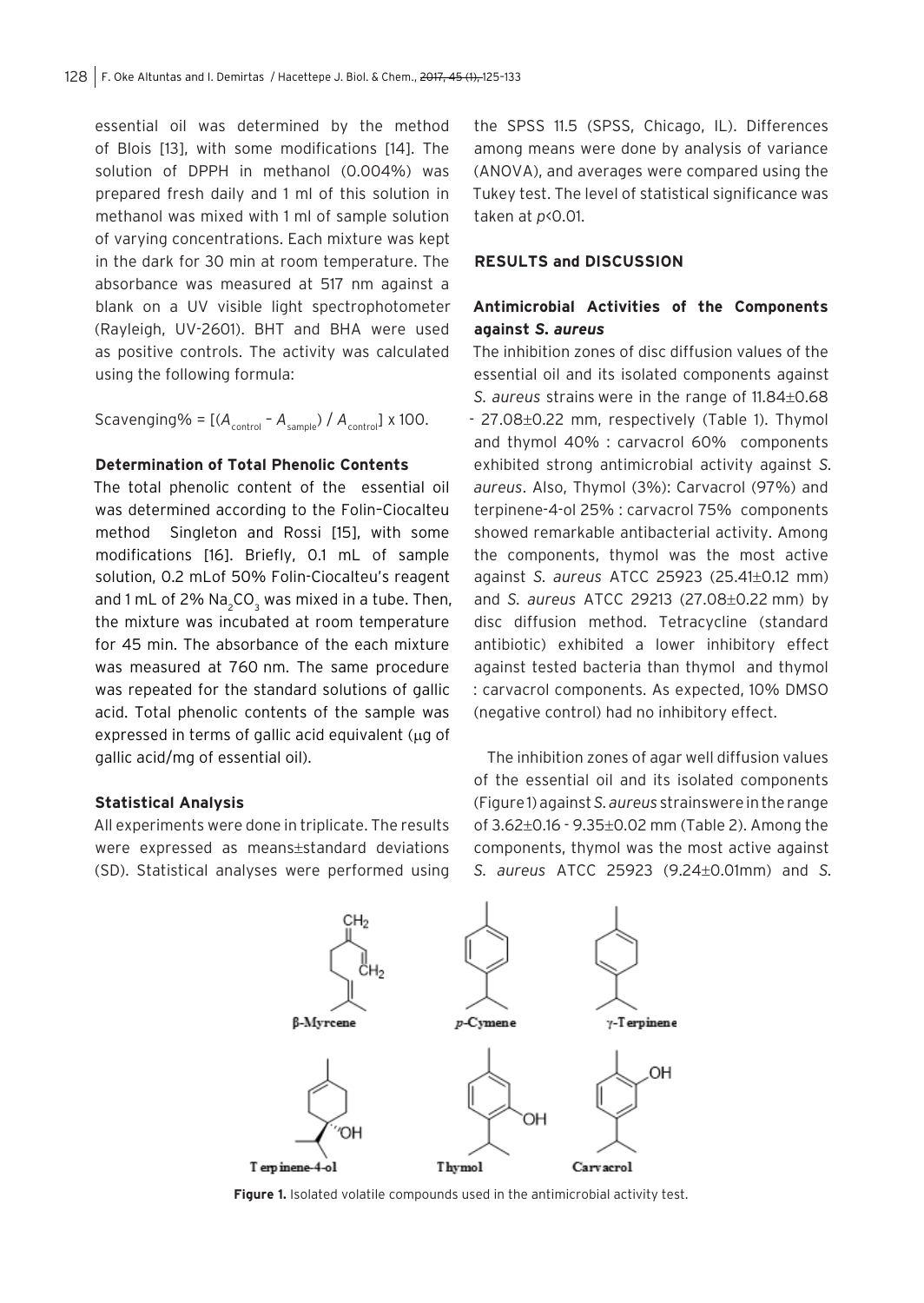|                                                            | Disc diffusion (mm)         |                               |
|------------------------------------------------------------|-----------------------------|-------------------------------|
|                                                            | S. aureus                   | S. aureus                     |
| Material                                                   | ATCC 25923                  | ATCC 29213                    |
| The essential oil                                          | $14.23 + 0.20$ <sup>e</sup> | $13.78 + 0.04$ <sup>e</sup>   |
| $\beta$ -mycrene 5%: p-cymene 80%: $\gamma$ -terpinene 15% | $14.05 + 0.72$ <sup>e</sup> | $11.84 + 0.68$ <sup>f</sup>   |
| Thymol (100%)                                              | $25.41 + 0.12$ <sup>a</sup> | 27.08+0.22 <sup>a</sup>       |
| Thymol (40%): Carvacrol (60%)                              | $23.35 + 0.01^b$            | $26.43 + 0.49$ <sup>a</sup>   |
| Thymol (3%): Carvacrol (97%)                               | $22.15 + 0.49^{\circ}$      | $21.57 + 0.20^b$              |
| Terpinen-4-ol (25%): Carvacrol (75%)                       | $17.64 + 0.23$ <sup>d</sup> | $18.12 \pm 0.43$ <sup>d</sup> |
| Tetracycline                                               | $23.31 \pm 0.06^{\circ}$    | $20.51 \pm 0.04$ <sup>c</sup> |

**Table 1.** Antimicrobial acitivities of the components from *S. boissieri* by disc diffusion assay\* .

\* Values represent averages ± standard deviations for triplicate experiments. Values in the same column with different superscripts are significantly (*p* < 0.01) different.

|  |  |  |  |  | Table 2. Antimicrobial acitivities of the components from S. boissieri by agar well diffusion assay*. |  |
|--|--|--|--|--|-------------------------------------------------------------------------------------------------------|--|
|--|--|--|--|--|-------------------------------------------------------------------------------------------------------|--|

|                                             | Agar well diffusion (mm)**   |                              |
|---------------------------------------------|------------------------------|------------------------------|
|                                             | S. aureus                    | S. aureus                    |
| Material                                    | ATCC 25923                   | ATCC 29213                   |
| The essential oil                           | $4.82 + 0.09$ <sup>e</sup>   | $3.62 + 0.16$ <sup>e</sup>   |
| β-mycrene 5%: p-cymene 80%: γ-terpinene 15% | $5.35 \pm 0.11$ <sup>e</sup> | $5.12 + 0.10d$               |
| Thymol (100%)                               | $9.24 + 0.01$ <sup>a</sup>   | $9.35 \pm 0.02$ <sup>a</sup> |
| Thymol (40%): Carvacrol (60%)               | $8.25 + 0.04$ <sup>b</sup>   | $8.65 + 0.08$ <sup>a</sup>   |
| Thymol (3%): Carvacrol (97%)                | $7.44 + 0.03$ °              | $7.34 + 0.03b$               |
| Terpinen-4-ol (25%): Carvacrol (75%)        | $6.14 \pm 0.09$ <sup>d</sup> | $6.09 \pm 0.11$ <sup>c</sup> |

\*Values represent averages ± standard deviations for triplicate experiments. Values in the same column with different superscripts are significantly (*p* < 0.01) different. \*\*Materials were diluted in 10% DMSO due to the test concentration (1/5).

#### *aureus* ATCC 29213 (9.35±0.02 mm).

Essential oils rich in phenolic compounds such as thymol and carvacrol are reported to possess high antimicrobial activity against *S. aureus* [7,17,18]. Xu, Zhou, Ji, Pei and Xu [19] reported that the mechanism of action of thymol and carvacrol is disrupting to the cytoplasmic membrane; it increases its permeability and depolarizes its potential. Souza, Oliveira, Stamford, Conceição and Gomes Neto [20] determined that carvacrol and thymol suppress enzymatic activities in *S. aureus* and inhibit its production of staphylococcal enterotoxins. The reductions in the enzymatic activities of the cells and in the synthesis of enterotoxins most likely occurred due to a prevention of protein secretion, which could have been a consequence of changes in the physical nature of the staphylococcal cytoplasmic membrane [21].

In this study, the data of inhibition zones have indicated that the inhibitory effect of the whole essential oil was lower than those of the components. This effect may be due to the presence of components in various concentrations that can have additive, synergistic or antagonistic interactions. Different inhibitory effects were observed for combinations of carvacrol and thymol. The tested components which have high thymol percentage were more effective than the others. Thymol was the most effective antimicrobial substance against tested bacteria, which was consistent with other studies [22].

In this study, β-myrcene 5% :*p*-cymene 80% :γ-terpinene 15% exhibited the lowest inhibitory effect against *S. aureus*. Bagamboula, Uyttendaele and Debevere [23] reported components containing only an aromatic ring with alkyl substituents as in *p-*cymene have low antimicrobial activity. Galluci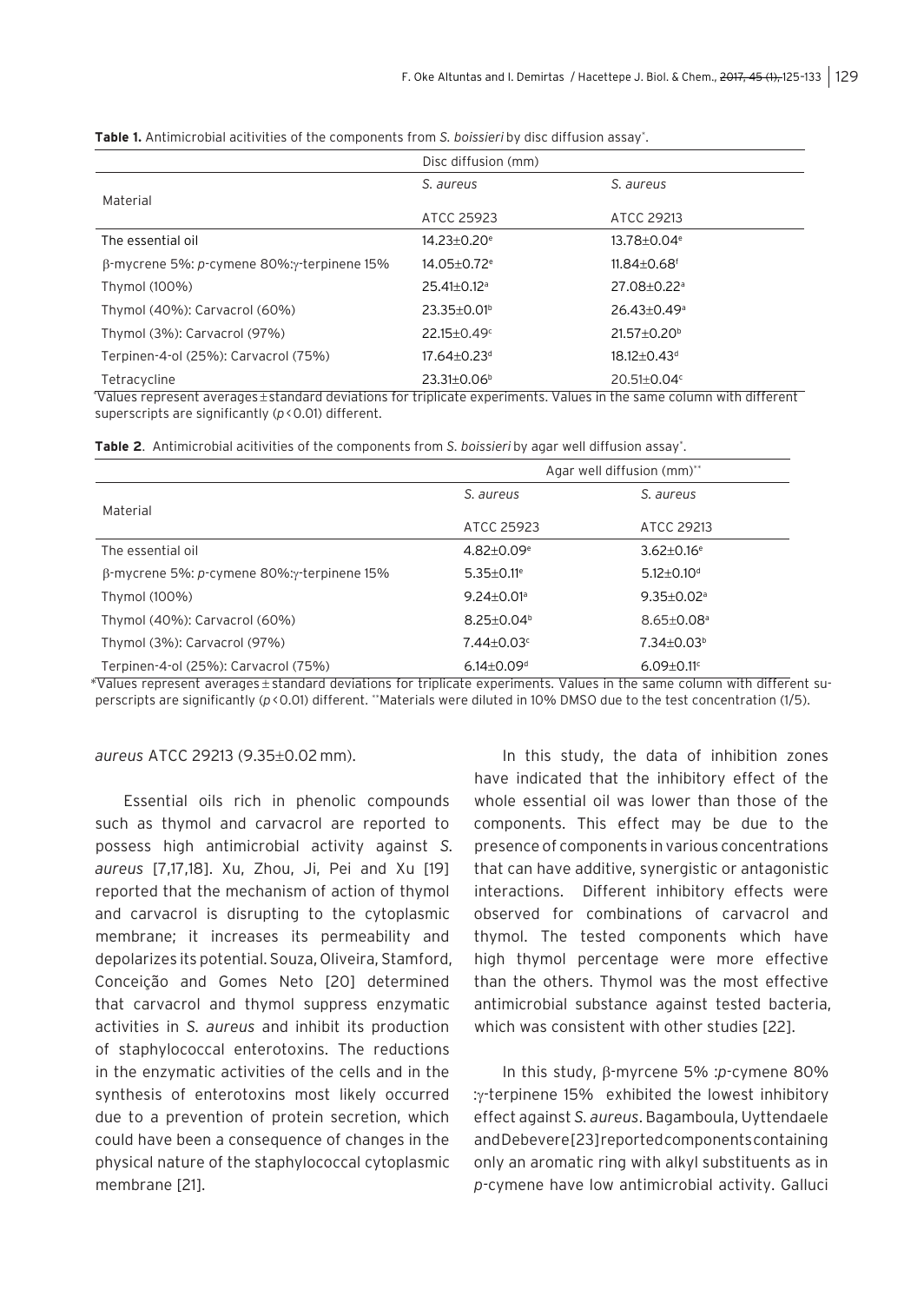

**Figure 2.** Real-time cell monitoring of the proliferation of HT-29 cells treated with the essential oil for 48 h period.

*et al*. [18] reported that the myrcene did not show antimicrobial activity against slime producing and non-producing *Staphylococci.* In addition, no antimicrobial activity has been reported for γ-terpinene [24].

*S. aureus* is a cause of local infections (wound infections, skin infections, deep infections such as myositis, osteomyelitis, endocarditis, pericarditis, pneumonia) which can develop into systemic infections such as bacteremia and sepsis. The second group of infections caused by *S. aureus* are toxin-mediated diseases [25]. Staphylococcal food poisoning (SFP) is an intoxication that results from the consumption of foods (meat and meat products, egg products, milk and dairy products, salads, bakery products, particularly cream-filled pastries and cakes, and sandwich fillings) containing sufficient amounts of one (or more) preformed enterotoxin [26]. Therefore, controlling the numbers and growth of *S. aureus*  remains an important objective for sectors of the food industry. *S. boissieri* is frequently used as a condiment and found as herbal tea. It may be used as a natural preservative against *S. aureus*  for the food production industry. Morever, *S. boissieri* may be considered as natural and effective alternative agent to antibiotics due to the increasing antibiotic resistance of *S. aureus*.

# **Antiproliferative Effect by Real Time Cell Analyzer xCELLigence**

The antiproliferative effect of the essential oil was

examined on HT-29 cell line at the concentrations of 10, 50 and 100  $\mu$ g/mL by using real time cell analyzer xCELLigence method. The system measures impedance differences in order to derive cell index values at time points whose intervals can be set by the operator. These impedance differences and thus the cell index values depend on the cell activity at the bottom of the wells [27]. Cell Index (CI) is a dimensionless parameter derived as a relative change in measured electrical impedance to represent cell status. If it is decreasing, it shows us that the cancer cells are dying. Our data showed that the essential oil displayed significant antiproliferative effect against HT-29 cell line (IC<sub>50</sub>< 10  $\mu$ g/mL) (Figures 2 and 3).

Sadeghi, Yousefzadi, Behmanesh, Sharifi and Moradi [28] reported the cytotoxic effect of the essential oil from *S. boissieri* on KYSE30 and 5637 cells and they observed the oil significantly reduced cell viability of the cells in a dose-dependent manner starting 39 to 1000  $\mu$ g/ml with IC<sub>50</sub> 156 µg/ml. Studies are reported the antiproliferative effect of the essential oil from *Satureja* species against a variety of human cancer cell lines. Lampronti, Saab and Gambari [29] determined the antiproliferative effects of essential oils from different plants belonging to the Magnoliophyta division on human leukemic K562 cells and found that the essential oil derived from *Satureja montana* showed the most interesting activity in inhibiting the cell growth of the K562 cell line.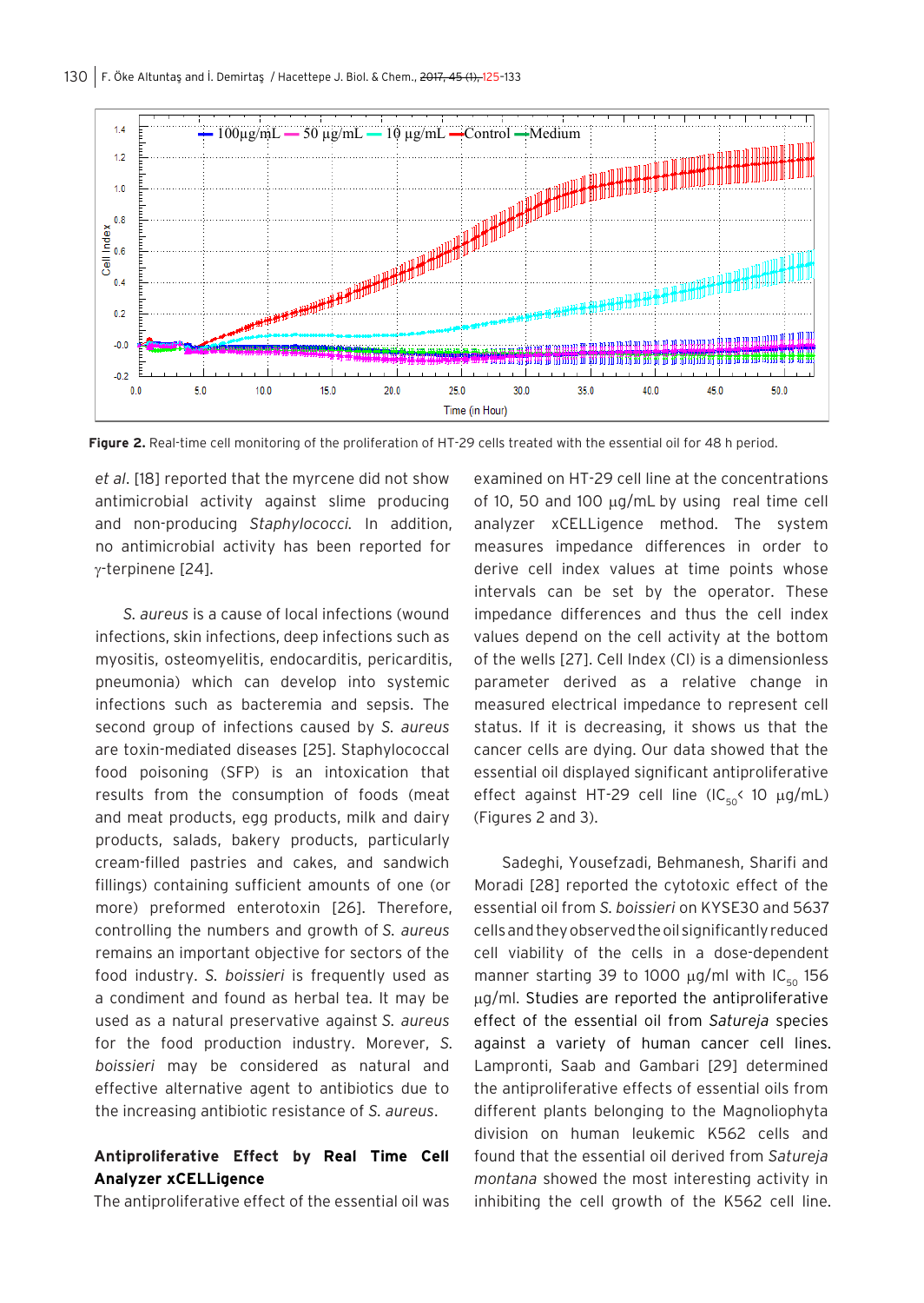

Time (hour)

**Figure 3.** Cell index values for 12h, 24h, 36 h, and 48h after the treatment of the essential oil at the concentrations of 10, 50 and 100 µg/mL. Cell Index is a dimensionless parameter derived as a relative change in measured electrical impedance to represent cell status. If it is decreasing, it shows us that the cancer cells are dying.



**Figure 4.** DPPH scavenging activity of the essential oil and synthetic antioxidants at tested concentrations (EO: The essential oil; BHT: Buthylated hydroxytoluene; BHA: Butylated hydroxyanisole).

Miladi et al. [30] observed that a concentrationand time-dependent inhibitory effect *S. montana* essential oil on human respiratory epithelial cell line (A549).

In our previous study, we reported the inhibitory effect of the essential oil and the isolated pure or mixture components from S. boissieri against human cervical carcinoma cell line (HeLa). In that study, the components containing the high concentrations of p-cymene, thymol and carvacrol effectively inhibited the growth of HeLa cells [9]. Koparal and Zeytinoglu [31] demonstrated the carvacrol was very potent cell growth inhibitor of A549 cell line. Therefore, in our study, the highest antiproliferative effect of the essential oil against HT-29 cells attributed the including active compounds p-cymene, thymol and carvacrol.

## **Antioxidant Activity of the Essential Oil**

Free radical scavenging activity of essential oil from *S. boissieri* was measured by DPPH assay. Free radical scavenging increased by increasing the essential oil concentration (Figure 4). The  $IC_{50}$  value of the essential oil was determined as 0.760±0.019 mg/mL. The radical scavenging effect was low compared to synthetic antioxidants. Gulluce et al was determined the radical scavenging effect of *Satureja hortenis* essential oil with a  $IC_{50}$  value of 350.00 $\pm$ 5.00  $\mu$ g/mL. [32]. The total phenols content, which were measured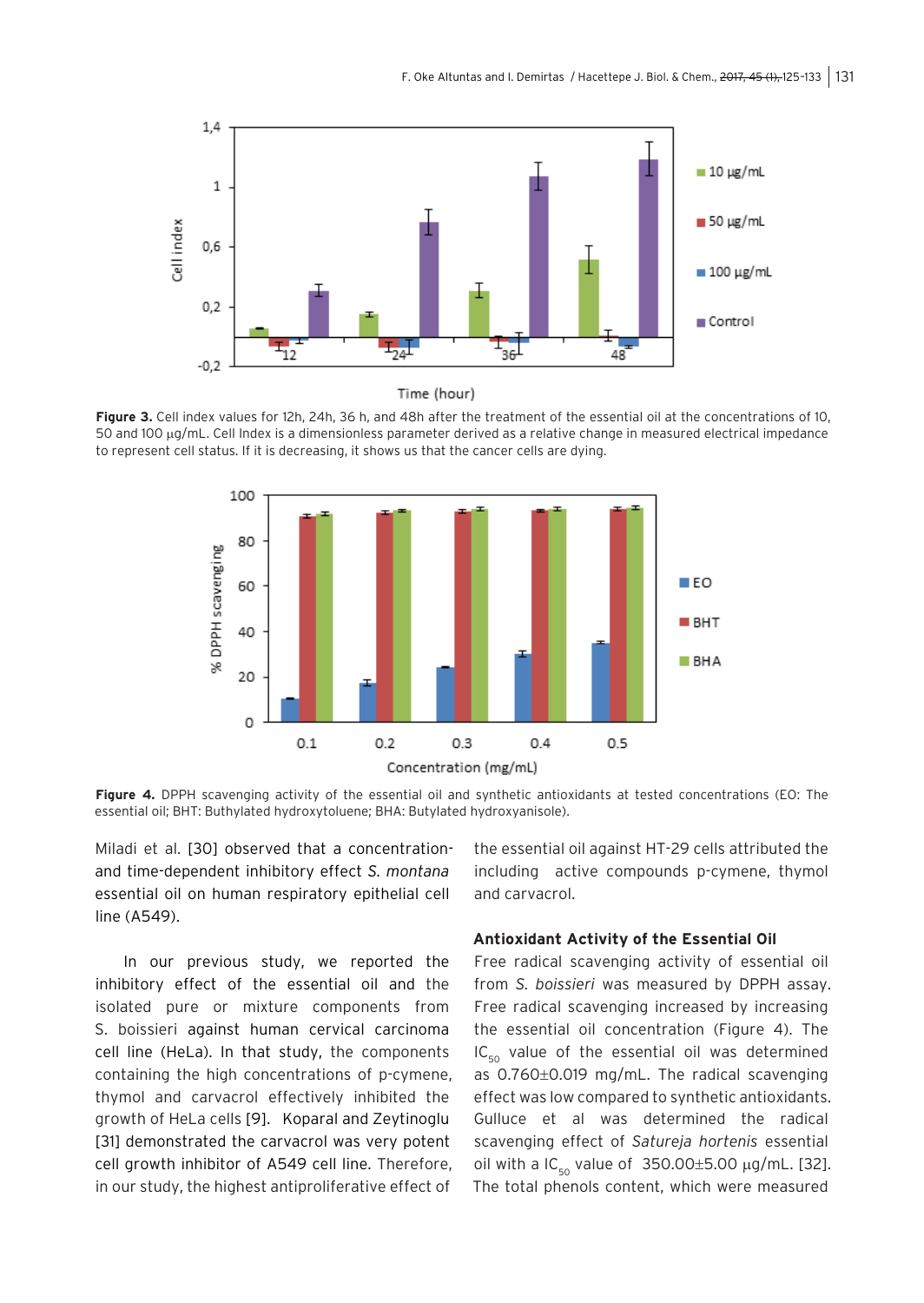| Material   | DPPH IC <sub>50</sub>          | Total phenolic           |
|------------|--------------------------------|--------------------------|
|            | (mq/mL)                        | content                  |
|            |                                | $(\mu q \text{ GAE/mq})$ |
| The essen- | $0.760 \pm 0.019$ <sup>a</sup> | $214.46 + 6.74$          |
| tial oil   |                                |                          |
| <b>BHT</b> | $0.022 \pm 0.001$ <sup>b</sup> | ΝS                       |
| <b>BHA</b> | $0.003 + 0.001$ <sup>c</sup>   | ΝS                       |

**Table 3.** Antioxidant activities of the essential oil from *S. boissieri*

\* Values represent averages ± standard deviations for triplicate experiments. Values in the same column with different superscripts are significantly ( $p$  < 0.05) different. NS: not

by Folin-Ciocalteu reagent in terms of gallic acid equivalent, was 214.46±6.74 µg /mg, presented as gallic acid equivalent in µg /mg essential oil.

## **CONCLUSIONS**

In this study, the most of the isolated components exhibited significant antimicrobial activity. The synergistic and antagonistic effects were found in combinations of the components. It was also established that the components containing the high concentrations of thymol effectively inhibited the growth of *S. aureus* strains. The essential oil exhibited the excellent inhibitory effect on the growth of HT-29 cell line. According to the results of this study, *S. boissieri* and its active components may be suggested as a new potential source of natural agent for pharmacy and food industries.

#### **ACKNOWLEDGEMENTS**

The authors would like to thank Prof. Dr. Lutfi Behcet for the collection and identification of the plant material and Dr. Muhammed Altun for his help with the xCELLigence experiment.

#### **References**

- 1. D. Adam, Global antibiotic resistance in Streptococcus pneumoniae, Journal of Antimicrobial Chemotherapy, 50 (2002) 1-5.
- 2. B. Batabyal, G.K. Kundu, S. Biswas, Methicillin-Resistant Staphylococcus Aureus: A Brief Review, International Research Journal of Biological Sciences, 1 (2012) 65-71.
- 3. J.-Y. Kim, K.-W. Park, K.-D. Moon, M.-K. Lee, J. Choi, S.-T. Yee, K.-H. Shim, K.-I. Seo, Induction of apoptosis in HT-29 colon cancer cells by crude saponin from Platycodi Radix, Food and Chemical Toxicology, 46 (2008) 3753-3758.
- 4. A. Jemal, F. Bray, M.M. Center, J. Ferlay, E. Ward, D. Forman, Global cancer statistics, CA: a cancer journal for clinicians, 61 (2011) 69-90.
- 5. H. Ohigashi, T. Osawa, J. Terao, S. Watanabe, T. Yoshikawa, Food factors for cancer prevention, Springer Science & Business Media, Tokya, Japan, 2013.
- 6. N. Bisset, M. Witchtl, Herbal drugs and phytopharmaceuticals. A handbook for practice on a scientific basis. Boca Raton, Ann Arbor, London, Tokyo, CRC Press, (1994).
- 7. F. Oke, B. Aslim, S. Ozturk, S. Altundag, Essential oil composition, antimicrobial and antioxidant activities of Satureja cuneifolia Ten, Food Chemistry, 112 (2009) 874-879.
- 8. F. Satil, T. Dirmenci, G. Tumen, Y. Turan, Commercial and Ethnic Uses of Satureja (Sivri Kekik) Species in Turkey, Ekoloji Dergisi, 17 (2008).
- 9. F. Oke-Altuntas, I. Demirtas, A.R. Tufekci, S. Koldas, F. Gul, L. Behcet, H.I. Gecibesler, Inhibitory Effects of the Active Components Isolated from Satureja Boissieri Hausskn. Ex Boiss. On Human Cervical Cancer Cell Line, Journal of Food Biochemistry, 40 (2016) 499- 506.
- 10. D. Kalemba, A. Kunicka, Antibacterial and antifungal properties of essential oils, Current Medicinal Chemistry, 10 (2003) 813-829.
- 11. P.R. Murray, E.J. Baron, M.A. Pfaller, F.C. Tenover, R.H. Yolken, Manual of Clinical Microbiology, 8 ed., American Society for Microbiology, Washington, D.C., 2003.
- 12. S. Koldas, I. Demirtas, T. Ozen, M.A. Demirci, L. Behcet, Phytochemical screening, anticancer and antioxidant activities of Origanum vulgare L. ssp. viride (Boiss.) Hayek, a plant of traditional usage, Journal of the science of food and agriculture, 95 (2015) 786-798.
- 13. M.S. Blois, Antioxidant determinations by the use of a stable free radical, Nature, 181 (1958) 1199-1200.
- 14. F. Oke, B. Aslim, Protective effect of two edible mushrooms against oxidative cell damage and their phenolic composition, Food Chemistry, 128 (2011) 613- 619.
- 15. V. Singleton, J.A. Rossi, Colorimetry of total phenolics with phosphomolybdic-phosphotungstic acid reagents, American journal of Enology and Viticulture, 16 (1965) 144-158.
- 16. H. Yegenoglu, B. Aslim, F. Oke, Comparison of Antioxidant Capacities of Ganoderma lucidum (Curtis) P. Karst and Funalia trogii (Berk.) Bondartsev & Singer by Using Different In Vitro Methods, Journal of Medicinal Food, 14 (2011) 512-516.
- 17. M. Dal Pozzo, D. Santurio, L. Rossatto, A. Vargas, S. Alves, E. Loreto, J. Viegas, Activity of essential oils from spices against Staphylococcus spp. isolated from bovine mastitis, Arquivo Brasileiro de Medicina Veterinária e Zootecnia, 63 (2011) 1229-1232.
- 18. N. Gallucci, M. Oliva, E. Carezzano, J. Zygadlo, M. Demo, Terpenes antimicrobial activity against slime producing and non–producing Staphylococci, Mol. Med. Chem, 21 (2010) 132-136.
- 19. J. Xu, F. Zhou, B.P. Ji, R.S. Pei, N. Xu, The antibacterial mechanism of carvacrol and thymol against Escherichia coli, Letters in Applied Microbiology, 47 (2008) 174-179.
- 20. E. Souza, C. Oliveira, T. Stamford, M. Conceição, N. Gomes Neto, Influence of carvacrol and thymol on the physiological attributes, enterotoxin production and surface characteristics of Staphylococcus aureus strains isolated from foods, Brazilian Journal of Microbiology, 44 (2013) 29-35.